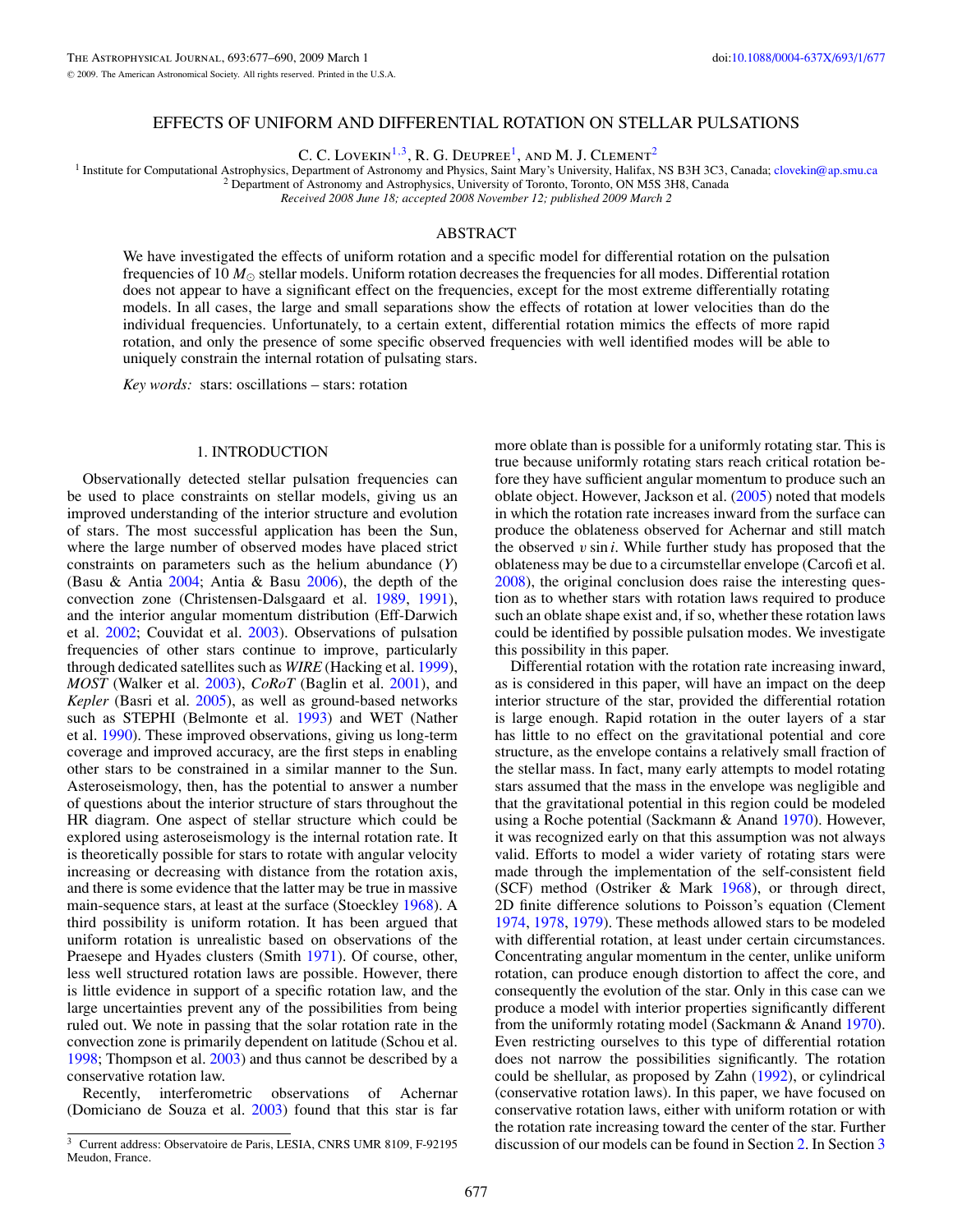<span id="page-1-0"></span>

**Figure 1.** Rotation law used in differentially rotating models (Equation (2)). Curves show from bottom to top the rotation law for  $\beta = 0.2$ , 0.4, 0.6, 0.8, 1.0, 1.2, 1.4, 1.6, 1.8, and 2.0 for a model with a surface equatorial velocity of 120 km s<sup> $-1$ </sup>.

we consider the eigenfrequencies of rotating models as well as the large and small separations in Sections [4](#page-7-0) and [5,](#page-12-0) respectively. Our conclusions are summarized in Section [6.](#page-13-0)

## 2. NUMERICAL MODELS

The stellar models are computed using the 2D stellar structure code ROTORC (Deupree [1990,](#page-13-0) [1995\)](#page-13-0). The code uses the OPAL opacities (Iglesias & Rogers [1996\)](#page-13-0) and equation of state (Rogers et al. [1996\)](#page-13-0). Here we consider only 10  $M_{\odot}$  ZAMS models with  $X = 0.7$ ,  $Z = 0.02$ . These models solve the conservation equations of mass, momentum, energy, and hydrogen abundance along with Poisson's equation for the gravitational potential on a two-dimensional finite difference grid with the fractional surface equatorial radius and the colatitude as the independent variables. The surface equatorial radius is determined by requiring that the integral of the density over the volume of the model equals the stellar mass. The ZAMS models are taken to be time independent and static, except for the imposed rotation law, so that the mass, azimuthal momentum, and hydrogen composition conservation equations drop out.

The only change required in the stellar evolution code for nonuniform cylindrical rotation laws is the addition of an extra term in the total potential (e.g., Tassoul [2000\)](#page-13-0):

$$
\Psi = \Phi - \int_0^{\omega} \Omega^2(\omega') \omega' d\omega' \qquad (1)
$$

$$
= \Phi - \frac{\Omega^2 \omega^2}{2} + \int_0^{\omega} \omega'^2 \Omega(\omega') \frac{d\Omega(\omega')}{d\omega'} d\omega'
$$

where  $\Omega$  is the rotation velocity (in radians per second) and  $\varpi$ is the distance from the rotation axis  $(x \sin \theta)$ , where *x* is the fractional surface equatorial radius and *θ* is the colatitude). The extra term is the last term on the right-hand side of the equation. Performing the integral is straightforward for an analytically imposed rotation rate distribution in the ZAMS models. The total potential is used only to determine the surface location at each latitude by taking the surface to be an equipotential. Although defining a total potential requires a conservative rotation law, this is the only way in which a conservative rotation law is utilized in the stellar structure code.

We have constructed uniformly rotating ZAMS models with rotation velocities between 0 and 360 km s<sup>-1</sup>, with an approximate spacing of 30 km s<sup> $-1$ </sup>. We have also computed a number of differentially rotating models at two values of the surface equatorial rotation velocity, 120 and 240 km s<sup>-1</sup>. The differential rotation law is as given by Jackson et al.  $(2005)$ :

$$
\Omega(\varpi) = \frac{\Omega_o}{1 + (a\varpi)^\beta} \tag{2}
$$

where  $\beta$  is a parameter ranging from 0 (uniform rotation) to 2, the maximum allowed for stability. The parameters  $a$  and  $\Omega_0$  are used to impose the desired surface equatorial velocity and shape of the rotation law at small distances from the rotation axis. We have arbitrarily chosen  $a = 2$ . Figure 1 shows the rotation rate as a function of distance perpendicular to the rotation axis for a surface equatorial rotation velocity of 120 km s<sup> $-1$ </sup> and a surface equatorial radius for a uniformly rotating model at that speed. Increasing *β* increases the rotation rate close to the rotation axis, including in the core of the star. Increasing angular momentum increases structural changes, and thus the structural changes increase with increasing *β*. It is expected that increasing the rotation rate through increasing *β* may, in some ways, mimic more rapid uniform rotation.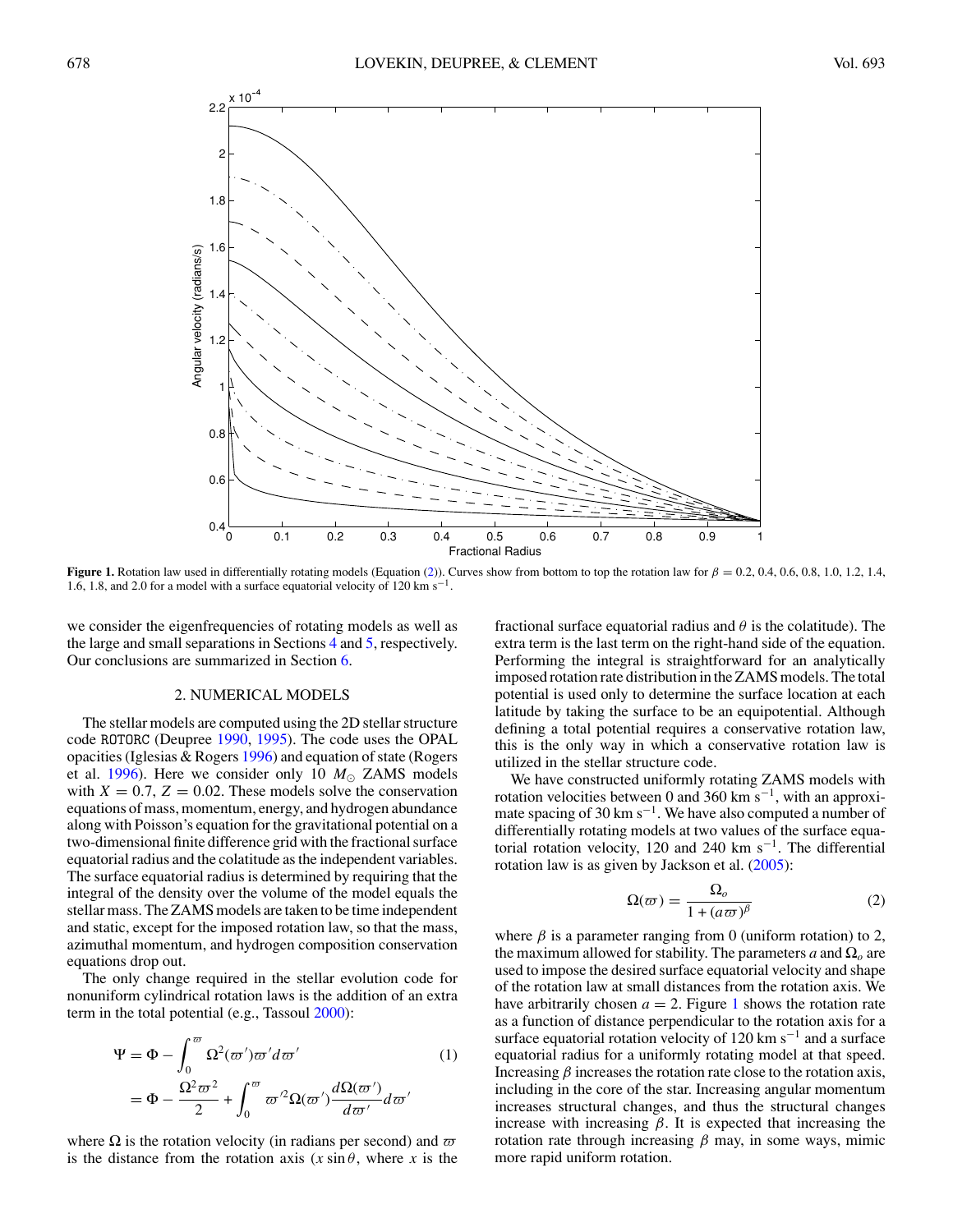<span id="page-2-0"></span>

**Figure 2.** Surface shape for uniformly rotating models. The polar radius decreases relative to the equatorial radius as rotation increases from 0 km s−<sup>1</sup> to 360 km s−1.

One major result produced by significant rotation is an appreciable distortion of the surface of the model. We present the surface shape for a set of uniformly rotating models with surface equatorial velocities ranging from 0 to 360 km s<sup> $-1$ </sup> in Figure 2. For each model the equatorial radius is taken to be unity. The ratio between the polar and equatorial radius decreases with increasing rotation, as the polar radius decreases slightly while the equatorial radius increases considerably. Differential rotation in which the rotation rate increases with decreasing distance from the rotation axis amplifies this effect. We present the surface shape for the differentially rotating models in Figure [3.](#page-3-0) The solid curves are for a surface equatorial velocity of  $120 \text{ km s}^{-1}$ , while the dashed curves denote a surface equatorial velocity of 240 km s<sup>-1</sup>. As the parameter  $\beta$  in Equation [\(2\)](#page-1-0) increases, the fractional polar radius decreases. The change in fractional radius with  $\beta$  is greatest at the pole and decreases toward the equator. Note that the fractional polar radius for a model rotating with a surface equatorial velocity of 120 km s<sup> $-1$ </sup> and a value of *β* of 1.8 has nearly the same fractional polar radius as a model uniformly rotating at 240 km s<sup> $-1$ </sup>.

We have increased the radial resolution of the static models by more than a factor of 2 over that used by Lovekin and Deupree [\(2008\)](#page-13-0). The intent is to reduce the scatter and uncertainty in the pulsation mode calculations, particularly for the large and small separations. By and large this has been successful.

The determination of the pulsational properties of these models is made using the linear adiabatic pulsation code developed by Clement [\(1998\)](#page-13-0). We restrict our attention to input models with conservative rotation laws so that we can write the effective gravity  $(\vec{g})$  as the derivative of the total potential. The input models are axisymmetric spheroids, which allows us to assume a  $e^{i[\omega t + m\phi]}$  time and azimuthal dependence. The equations to be linearized are the three components of

the momentum conservation equation, the mass conservation equation, the adiabatic relation between the density (*ρ*) and the pressure (*P*), and Poisson's equation. The dependent variables are the three components of the linearized displacements (*ξ* ), the linearized Eulerian displacements of the density (*δρ*), pressure (*δP*), and the gravitational potential (*δφ*). We start with the perturbed momentum equation:

$$
\delta \left( \frac{d\vec{v}}{dt} \right) = \delta \left( \frac{\partial \vec{v}}{\partial t} + [\vec{v} \cdot \nabla] \vec{v} \right)
$$
  
=  $\nabla (\delta \phi) + \left( \frac{\delta \rho}{\rho^2} \right) \nabla P - \frac{1}{\rho} \nabla \delta P$  (3)

where  $\vec{v}$  is the velocity, which includes both the pulsational perturbations and the velocity distribution of the unperturbed model Here we assume this latter velocity results exclusively from rotation, and is given by

$$
\vec{v} = v\hat{\phi} = \Omega r \sin(\theta)\hat{\phi}.
$$
 (4)

Here  $\Omega$  is the rotation rate, and our assumption of a conservative rotation law requires it to be a function only of the distance from the rotation axis,  $\varpi = r \sin(\theta)$ . We can write an expression for the Eulerian perturbation of the velocity in terms of the displacements because the Lagrangian time derivative of the displacement is the Lagrangian velocity perturbation. Thus,

$$
\delta \vec{v} = \frac{\partial \vec{\xi}}{\partial t} + (\vec{v} \cdot \nabla)\vec{\xi} - (\vec{\xi} \cdot \nabla)\vec{v}.
$$
 (5)

Substituting this expression into the above perturbed momentum equation and proceeding along the same lines as Clement [\(1998\)](#page-13-0) leads to the following expressions for the three individual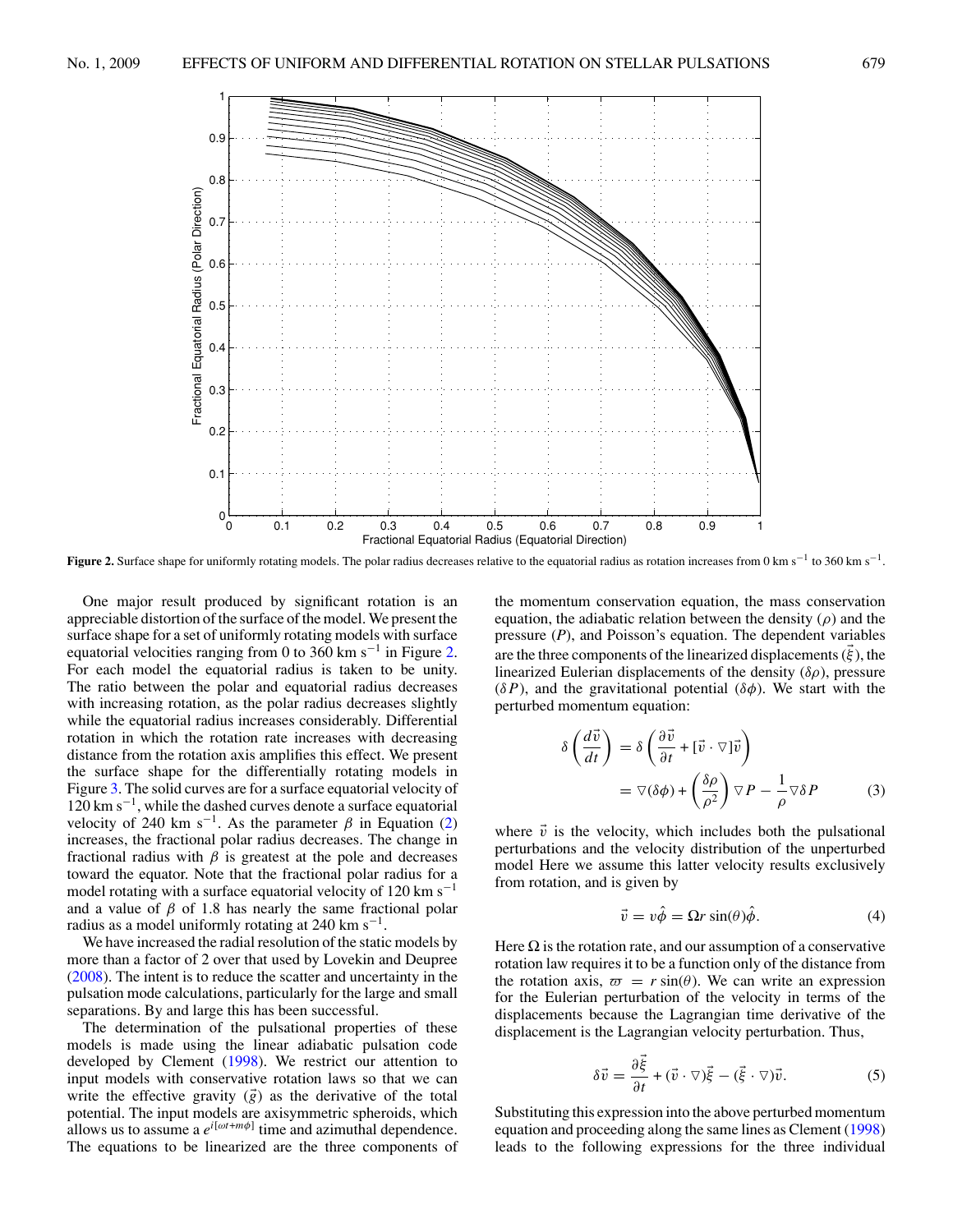<span id="page-3-0"></span>

**Figure 3.** Surface shape for differentially rotating models at 120 km s<sup>-1</sup> (solid) and 240 km s<sup>-1</sup> (dashed). As the rotation rate close to the rotation axis increases (increasing  $\beta$ ), the polar radius decreases relative to the uniformly rotating case.

components of the momentum equation:

$$
\sigma^{2}\xi_{r} + 2i\sigma\Omega\xi_{\phi}\sin\theta - \varpi\sin\theta\left[\xi_{r}\frac{\partial\Omega^{2}}{\partial r} + \frac{\xi_{\theta}}{r}\frac{\partial\Omega^{2}}{\partial \theta}\right] - \frac{\partial\delta p}{\partial r}
$$
  
=  $-Ag_{r}(\nabla\cdot\vec{\xi})$  (6)

$$
\sigma^{2}\xi_{\theta} + 2i\sigma\Omega\xi_{\phi}\cos\theta - \varpi\cos\theta \left[\xi_{r}\frac{\partial\Omega^{2}}{\partial r} + \frac{\xi_{\theta}}{r}\frac{\partial\Omega^{2}}{\partial\theta}\right] - \frac{1}{r}\frac{\partial\delta p}{\partial\theta}
$$
  
=  $-Ag_{\theta}(\nabla\cdot\vec{\xi})$  (7)

$$
\sigma^2 \xi_{\phi} - 2i\sigma \Omega(\xi_r \sin \theta + \xi_{\theta} \cos \theta) - \frac{im}{r \sin \theta} \delta p = 0,
$$
 (8)

where  $\sigma = \omega + m\Omega$ ,  $\delta p = \delta P/\rho - \delta \phi$ ,  $A = c^2 d \ln \rho/d\Psi - 1$ , and  $c^2 = \Gamma_1 P/\rho$ . The quantity *c* is the adiabatic sound speed. The other equations required are as listed in Clement [\(1998\)](#page-13-0): mass conservation, the adiabatic relationship between the density and pressure perturbations, and Poisson's equation for the perturbed gravitational potential:

$$
\delta \rho = -\nabla \cdot \rho \xi \tag{9}
$$

$$
\delta P = -\Gamma_1 P \nabla \cdot \xi - \xi \cdot \nabla P \tag{10}
$$

$$
\nabla^2 \delta \phi = -4\pi G \delta \rho. \tag{11}
$$

Differential rotation has introduced two new terms into each of the radial and latitudinal momentum equations. The other change is that  $\sigma$ , the eigenfrequency in the local rotating frame, is no longer constant except for axisymmetric modes. This does not alter the solution algorithm, however, because Clement's [\(1998\)](#page-13-0) approach was to select  $\sigma$  (which now becomes selecting  $ω$  and calculating  $σ$  locally as needed), solve all the equations, and see if a discriminant was satisfied. Neither the added terms nor the nature of the eigenvalue requires any further

modification to the approach, and the derivation of the final equations proceeds as described by Clement [\(1998\)](#page-13-0).

Using these equations we can calculate the pulsation properties of the stellar models on a 2D finite difference grid. This is done through a change of variables, factoring out the behavior of  $\xi_r$ ,  $\xi_\theta$ ,  $\delta p$  and  $\delta \phi$  near the boundaries to eliminate singularities. The coefficients of these equations can be put in a band-diagonal matrix and solved. NRO can include up to nine angular zones in the eigenfunction solution. This gives the solution at *N* angles, where *N* is the number of angular zones, which can subsequently be decomposed into the contributions of individual spherical harmonics through the use of Fourier transforms. Throughout this paper, we have used  $N = 6$ . Based on the calculations of Lovekin & Deupree [\(2008\)](#page-13-0), six spherical harmonics are sufficient to accurately calculate the eigenfrequencies for the most rapidly rotating models discussed here. Indeed, we have performed a few test calculations with  $N =$ 8 and have found that the effect on the frequencies is small, typically a few hundredths of a percent.

As discussed in Lovekin & Deupree [\(2008\)](#page-13-0), NR0, combined with stellar structure models from ROTORC, allows us to calculate the pulsation frequencies for rotating stars without making any a priori assumptions about the structure, except that the rotation law is conservative for NRO. For further discussion of the method of solution used by NRO, see Clement [\(1998\)](#page-13-0) or Lovekin & Deupree [\(2008\)](#page-13-0).

With spherical stellar models, the radial and angular components of the perturbations separate, and the angular part can be expressed as a spherical harmonic with specific values of the quantum numbers *l* and *m*.

For rotating stars, the eigenfunction solution is not a single spherical harmonic, and *l* is not a valid quantum number. Indeed, NRO uses*l* only to specify the parity of the mode being calculated,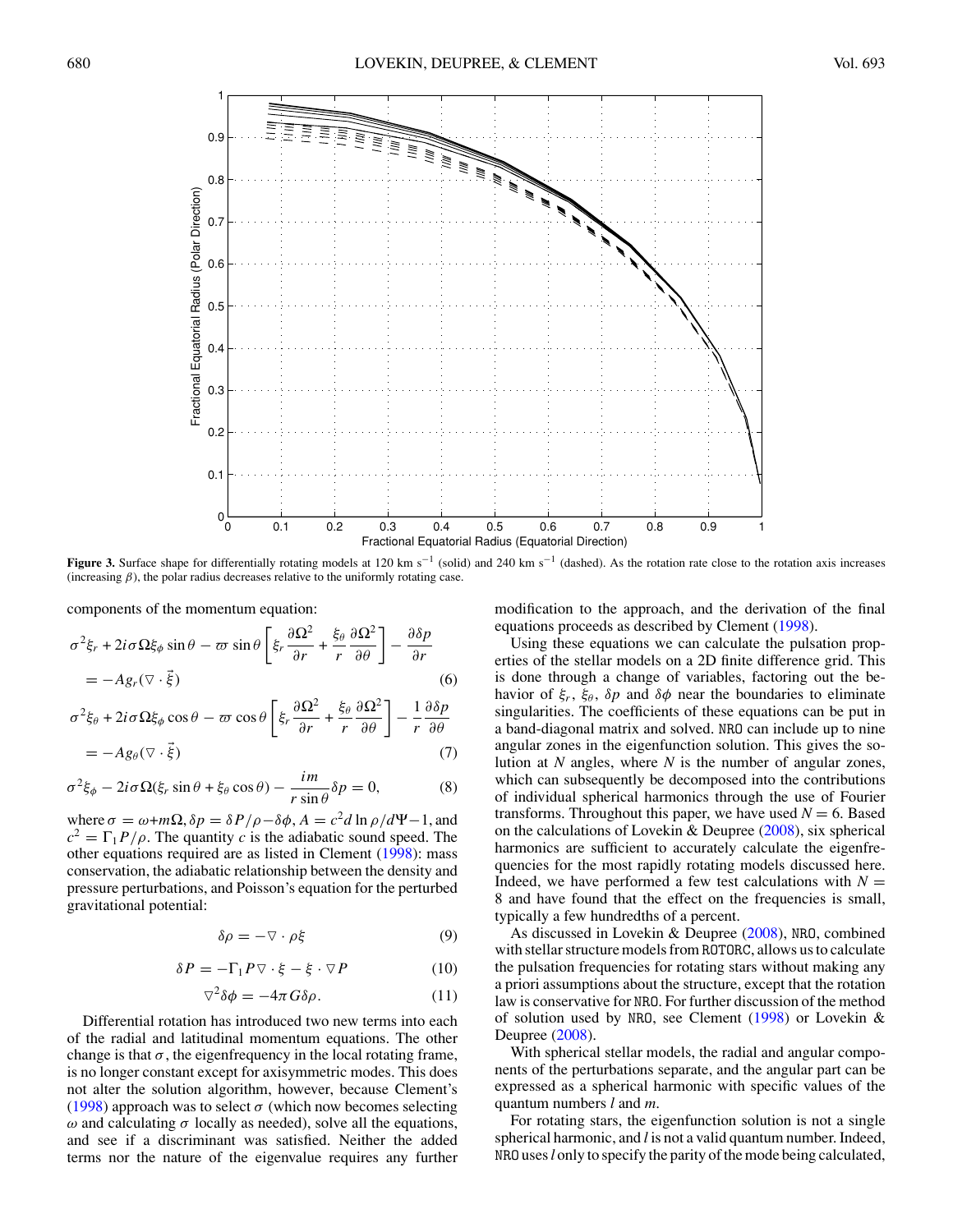<span id="page-4-0"></span>

**Figure 4.** First four harmonics of the  $l_0 = 2$  mode for a uniformly rotating 10  $M_{\odot}$  model as a function of the rotation rate. The four curves represent the frequencies for the  $f$  (diamond),  $p_1$  ( $\times$ ),  $p_2$  (square), and  $p_3$  (triangle) modes.

and includes the first *k* even or odd spherical harmonics, where *k* is the number of angles included. We identify modes using a quantum number *lo*, which is the *l* of the mode in the nonrotating model to which a given mode can be traced. For spheroids, *m* remains a valid quantum number. As in Lovekin & Deupree  $(2008)$ , we restrict ourselves to axisymmetric modes  $(m = 0)$ and modes with small radial quantum number (*n*).

## 3. RELATIVE FREQUENCIES

In this paper, we consider low-order axisymmetric modes for  $l<sub>o</sub> = 0, 1, 2,$  and 3. These modes are expected to have the highest amplitudes and the smallest cancellation effects across the visible surface of the star, and are hence expected to be the most easily visible. Our structural models cover velocities from 0 to 360 km s<sup> $-1$ </sup> and for two velocities, 120 and 240 km s<sup> $-1$ </sup>, we have calculated differentially rotating models with  $\beta$  varying from 0 to 2.0. Tracing the individual modes becomes very difficult above rotation velocities of 360 km s<sup> $-1$ </sup> and for some higher values of  $\beta$ , and this represents a practical limit to our study. Although the frequencies can be calculated at these velocities, the resulting eigenfunctions are a mix of six spherical harmonics, and no single harmonic dominates. As it is very difficult to reliably assign a value of  $l<sub>o</sub>$  to these modes, we exclude them from our analysis. It is probably feasible to trace the modes accurately, but this could require an extremely fine rotational velocity grid  $(1–5 \text{ km s}^{-1})$ . We decided not to pursue this for this exploratory work. For differentially rotating models, the limits are  $\beta = 1.8$  for the 120 km s<sup>-1</sup> model and  $\beta = 1.0$  for the 240 km s<sup>-1</sup> model. Based on the curves shown in Figure [1,](#page-1-0) it appears that the limit is related to the angular velocity near the rotation axis. The curve representing  $\beta = 1.0$ has approximately half the value at the center of the  $\beta = 2.0$ curve. Therefore, if we double the velocities everywhere, the

limiting  $\beta$  should move from 1.8 at 120 km s<sup>-1</sup> to 1.0 at 240  $km s<sup>-1</sup>$ , which corresponds to approximately the same angular velocity near the rotation axis.

### *3.1. Uniform Rotation*

The trends produced by tracing a given mode through increases in rotation velocity are illustrated in Figure 4 for the  $l<sub>o</sub> = 2$  mode, which shows the eigenfrequencies normalized by the nonrotating frequency for each mode. Overall, the trends we find for frequency agree with those calculated by previous work (Lignières et al.  $2006$ ). These authors find that the frequencies decrease as one increases the rotation rate, with higher frequency modes decreasing more than lower modes. As discussed in Lovekin & Deupree [\(2008\)](#page-13-0), our results at low to moderate rotation rates are also consistent with the frequency trends predicted by second-order perturbation theory (see, for example, Saio [1981\)](#page-13-0).

We have increased the radial resolution of the outer 30% of the radius of the static models by more than a factor of 2 over that used by Lovekin & Deupree [\(2008\)](#page-13-0). This produces a radial zoning finer than that currently allowed by the pulsation code, so further increases in radial resolution in the 2D structure models will only be effective if the pulsation code is modified to allow more radial zones. The intent of the modified zoning is to reduce the scatter and uncertainty in the mode calculations evident in Lovekin & Deupree  $(2008)$ . Figure 4 shows that a reasonable estimate of our accuracy for the frequencies is a very few tenths of a percent, although there are still a few frequencies, most commonly but not exclusively for the higher radial orders and higher rotation rates, which do not fit within this limit. One might expect the radial resolution near the rotation axis and at mid latitudes to be less than for lower rotation rates because the fractional radius at these latitudes compared to the equator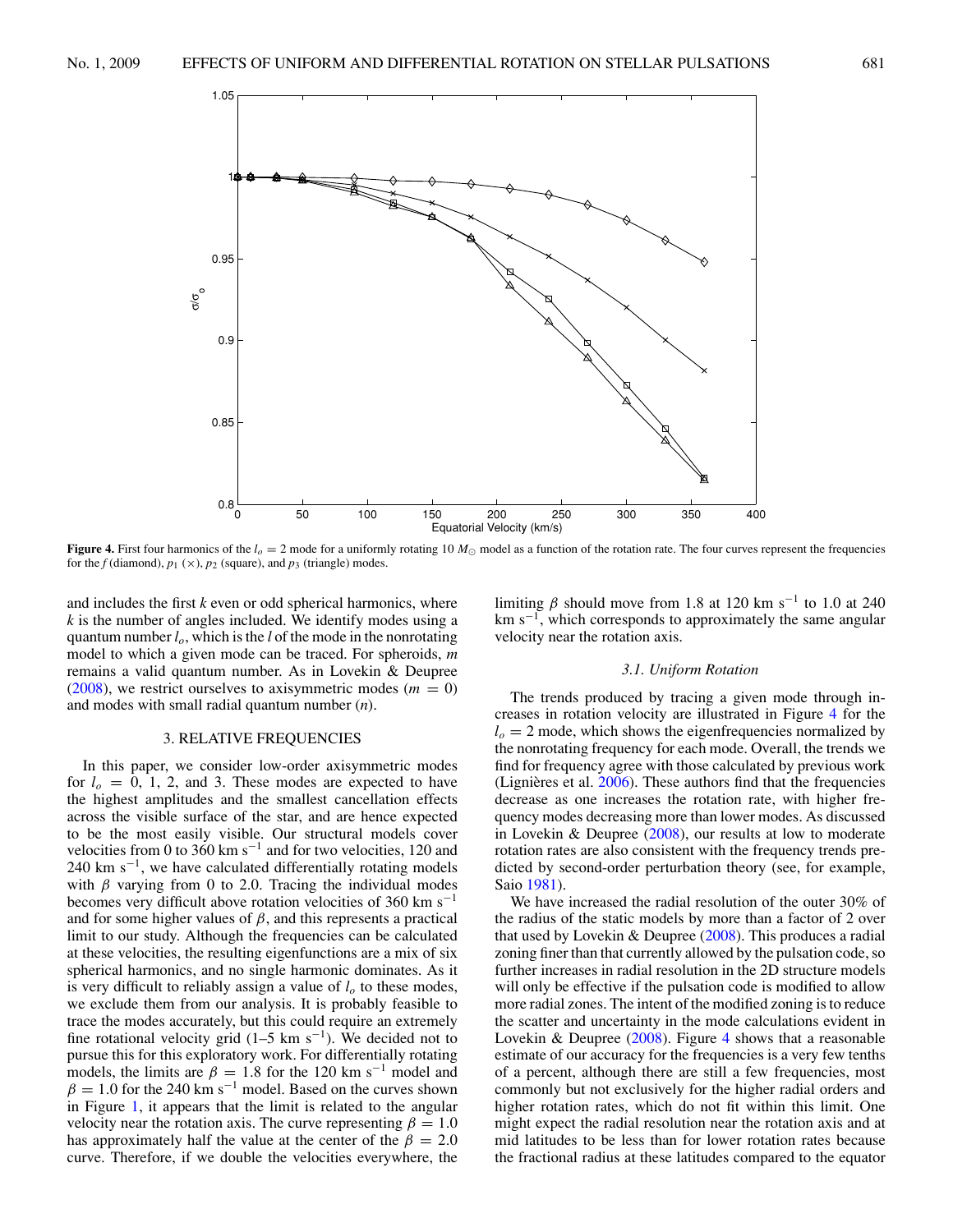

**Figure 5.** Plot of the pulsation constant for the radius of a sphere with the same volume as the rotating model (bottom) and the radius at colatitude of 40◦ (middle). Also shown is the pulsation constant assuming there is no change to the mean density as the rotation rate increases (dashed curve).

is lower. The accuracy of the small separation appears well within a  $\mu$ Hz, while the large separation does show variations on the order of one  $\mu$ Hz, particularly at higher rotation velocities and for higher radial order modes. This is compatible with the notion that the radial resolution near the surface could continue to benefit from refinement. However, these uncertainties do not disguise trends in the results, even in the large separation, with respect to rotation rate or the rotation law, and we consider these trends significant.

One interesting line of inquiry is whether there is some analog to the period–mean density relation which allows interpolation of eigenfrequencies as functions of models and rotation rates. Specifically, we have examined if there is a physically meaningful radius which can be used in the period–mean density relation

$$
Q = P \sqrt{\frac{M}{R^3}} \tag{12}
$$

(where *M* and *R* are in solar units, and *P* is the period) that would allow *Q* to be approximately constant as a function of the rotation rate. The comparatively small changes in the eigenfrequencies shown in Figure [4](#page-4-0) suggest that the surface equatorial radius, with its fairly rapid increase as a function of rotation, will not keep *Q* approximately constant, and it does not. The same is true for an average radius, defined as either a straight average or the effective radius required to contain the total volume of the model. The polar radius would be more promising because it only slowly varies with the rotation rate, but it actually decreases slightly as the rotation rate increases. This is the wrong direction to keep *Q* constant because the frequency decreases as well. Because the polar radius decreases slightly and the equatorial radius increases appreciably with increasing rotation, one might guess there would be some latitude at which the radius increases at a rate that nearly offsets the rate of period increase. This is true, and occurs at a colatitude of 40◦. It is not obvious that this has any physical significance because it is difficult to associate any specific meaning to the radius at this latitude. We present the pulsation constant for two definitions of an effective radius in Figure 5. One way is to use the radius of a sphere with the same volume as the model. The other uses the radius at a colatitude of 40◦. For comparison we show a "pulsation constant" that would exist if we used the mean density of the nonrotating model. We include this to give an idea of the size of the effect. Interestingly, the variation in the pulsation constant is significantly larger, allowing the mean density to be determined by the total volume of the rotating model (the mass is the same for all models), than it is when the mean density is assumed to be that of the nonrotating model.

The frequencies can also be changed by the mass or evolutionary state of the star, producing trends that could potentially be confused with rotational effects. We wish to determine how closely the frequencies of a rotating model can be mimicked by a nonrotating model. First we calculated the *Q* values for each model in the 10 and 12  $M_{\odot}$  nonrotating models. For each mode, we then took the mean of the *Q* of the two models. We used this average *Q* for the radial fundamental mode and the frequency of the radial fundamental mode for the model rotating at 150 km  $s^{-1}$  to calculate a mean density. This corresponds to the mean density of a nonrotating model of unknown mass and radius pulsating in the radial fundamental mode with the same frequency as the 10  $M_{\odot}$  model rotating at 150 km s<sup>-1</sup>. The mean density found this way and the average  $Q$ 's for the other  $l_o$ 's can be used to predict the other frequencies of this presumed non-rotating model. When these frequencies are compared to the calculated frequencies for the rotating model, the differences are significant. Using *Q* to calculate the frequencies in this way forces the radial fundamental mode to have the same frequency, so the differences between frequencies should be solely a result of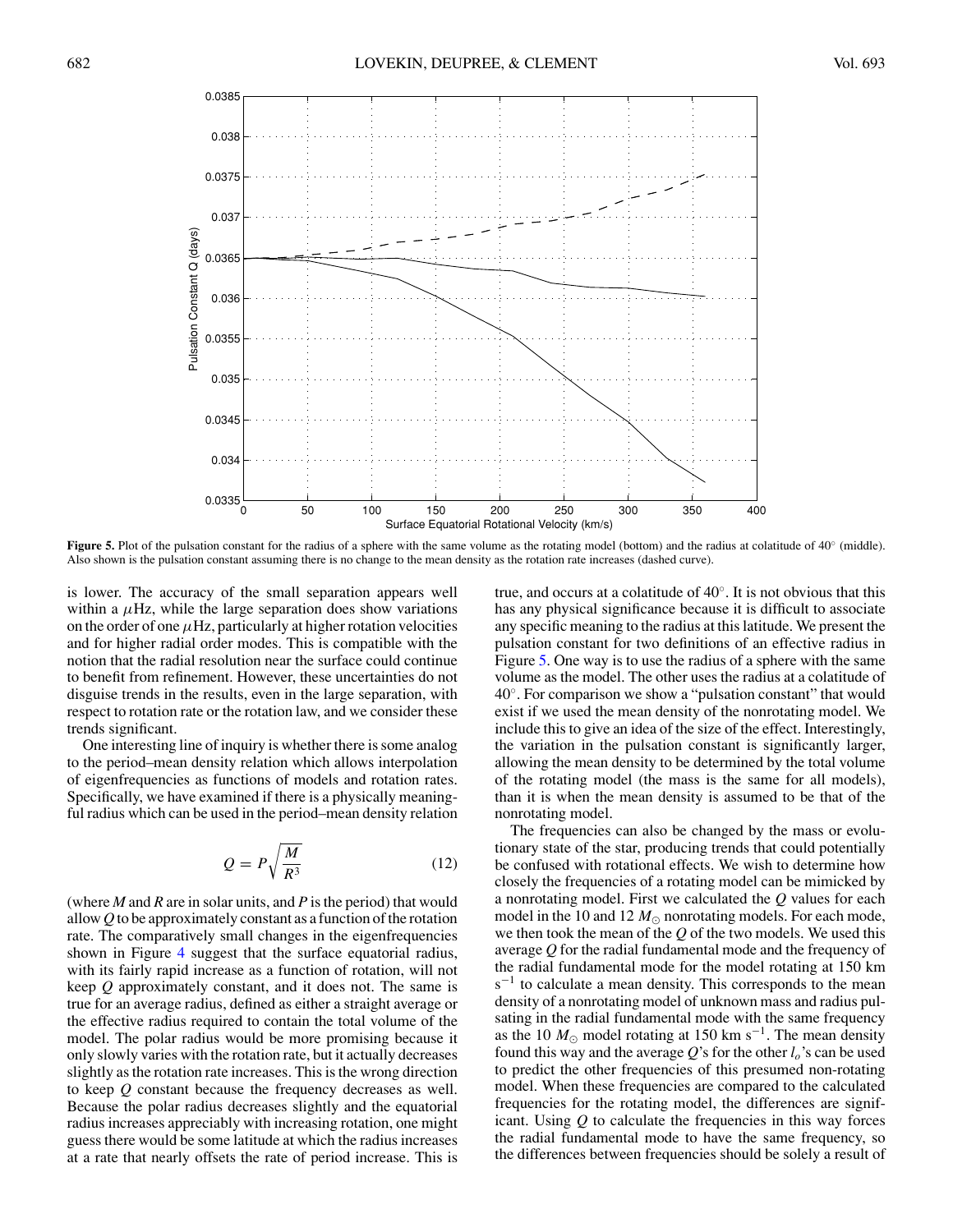

**Figure 6.** The fundamental and first three overtones of the  $l<sub>o</sub> = 0$  mode for a model rotating at 120 km s<sup>−1</sup>as a function of the differential rotation parameter *β* (see Equation [\(2\)](#page-1-0)). The four curves represent the frequencies for the fundamental (diamond),  $1H(x)$ ,  $2H$  (square), and  $3H$  (triangle) modes.

0 0.2 0.4 0.6 0.8 1 1.2 1.4 1.6 1.8

β

rotation. The frequencies predicted for the  $l<sub>o</sub> = 0$  and 2 modes are larger by 1–5%, with the differences increasing for higher order modes. At the same time, the frequencies predicted for the  $l<sub>o</sub> = 1$  and 3 modes are smaller, by as much as 15% for the  $l_0 = 1p_1$  mode. As the radial order increases, the differences between the rotating model and the nonrotating calculation decrease for the  $l_0 = 1$  modes, but increase for the  $l_0 = 3$  modes. The size and direction of these trends imply that the pulsation spectrum of a rotating model is unlikely to be confused with the pulsation spectrum of a more massive nonrotating model. It also suggests that rotation must be included in the calculations if observations indicate it might be present even at this moderate amount.

 $0.998<sub>0</sub>$ 

 $σ<sup>0</sup>$ 

We have also evolved a single nonrotating model, and compared the ZAMS model with one part way through the mainsequence evolution  $(X_c = 0.47)$ . In this case, the frequencies decreased sufficiently, even for a model with a large remaining core hydrogen fraction, that confusion seems unlikely.

### *3.2. Differential Rotation*

We have studied the change in the frequencies of 10  $M_{\odot}$ ZAMS models differentially rotating at 120 km s<sup>-1</sup> and 240 km s<sup>-1</sup>. Overall, the frequencies increase for  $l_0 = 0$  and 1, and decrease for  $l_0 = 2$  and 3, a trend seen at both 120 km s<sup>-1</sup> and 240 km s<sup>-1</sup>. Our results for  $l<sub>o</sub> = 0$  are shown in Figure 6 for the fundamental, 1H, 2H, and 3H modes for a model rotating at 120 km s<sup> $-1$ </sup>. In this case, the frequency changes are largest for the 3H modes, but are noticeable for all modes by  $\beta \approx 1$ . Similar trends are found for the other values of  $l<sub>o</sub>$  considered here. Still, the differences remain relatively small, and it seems unlikely that even extreme differential rotation with this surface rotation velocity will be detectable using the values of the eigenfrequencies alone.

The frequency results for the 240 km s<sup> $-1$ </sup>model, shown in Figure [7](#page-7-0) for  $l_0 = 0$ , are slightly more promising. Although we were unable to reliably identify modes above  $\beta = 1.0$ , the frequencies already differ by more than 1% by  $\beta = 1.0$  for the 1H mode, and it seems the differences would be noticeable by  $\beta = 0.4$ . If this trend continues, as seems likely at least for the F and 1H modes, the frequency differences should be large enough to be detectable in these more rapidly rotating stars. As noted above, for some modes differential rotation causes the frequencies to increase as in Figures [7](#page-7-0) and [8,](#page-7-0) while for others the frequencies decrease, as in Figure [9.](#page-8-0) These plots do not include the 3H mode, as we found that the scatter in this mode remained a significant fraction of the variation, despite the improved radial zoning, and so have chosen not to include it in our discussion.

The effects of differential rotation compared with uniform rotation are shown in Figure [9](#page-8-0) for the  $l_0 = 2 p_2$  mode. Differential rotation can change the frequencies by about a percent above and beyond the difference predicted based on surface equatorial velocity alone. The differences are small, about 1% for the most extreme differentially rotating model at 120 km s−1. Based on the frequencies we have calculated, it may be possible to discriminate between uniform and this type of differential rotation, given the right combination of properly identified frequencies. Since frequencies increase relative to the uniformly rotating case for some  $l<sub>o</sub>$  and decrease for others, these differences could be used to constrain the rotation. This would require a star with a few positively identified modes, some of which were either  $l<sub>o</sub> = 0$  or 1, and some of which were either  $l_0 = 2$  or 3. The number of modes required and the challenges presented by accurate mode identification in massive main-sequence stars may make this extremely difficult in practice.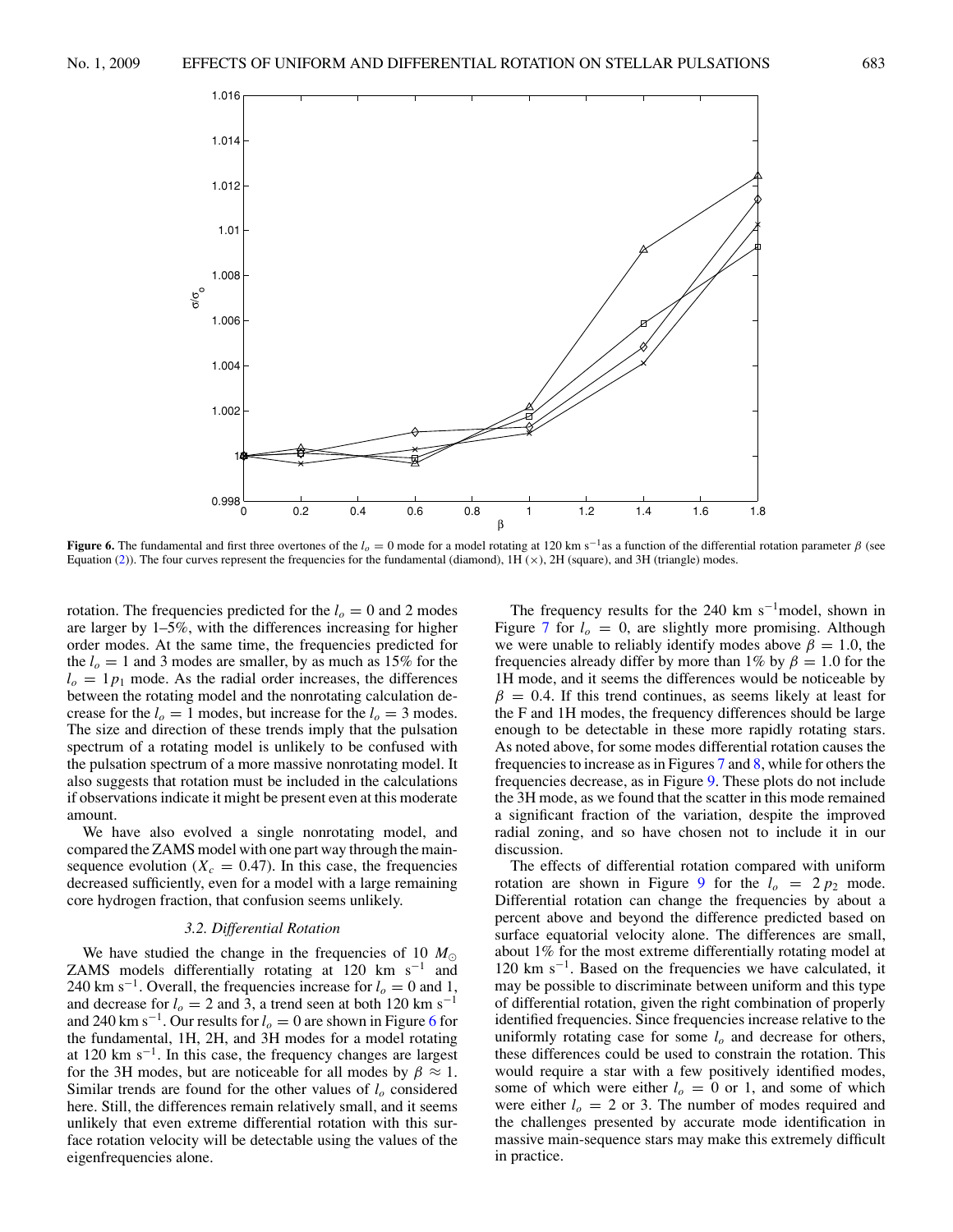<span id="page-7-0"></span>

**Figure 7.** Relative frequencies of the  $l_0 = 0$  modes versus differential rotation parameter  $\beta$  for a model rotating at 240 km s<sup>-1</sup>. The curves show the relative frequencies for the fundamental (diamond),  $1H(x)$ , and  $2H$  (square) modes.



**Figure 8.** Relative frequencies of the *lo* <sup>=</sup> 1 modes versus differential rotation parameter for a model rotating at 240 km s−1. Shown are the *<sup>p</sup>*<sup>1</sup> (diamond), *<sup>p</sup>*<sup>2</sup> (×), and *p*<sup>3</sup> (square) modes.

## 4. LARGE SEPARATIONS

If one considers two stellar models that are in the same evolutionary phase, and appear reasonably close to each other in the HR diagram, the frequencies can be approximately

determined from the relevant pulsation constant, *Q*. As the mass and radius change with position in the HR diagram, so will the frequencies. It is expected that for small changes in mass and radius the frequency differences (either frequency separations or ratios) will change, like *Q*, much more slowly than the individual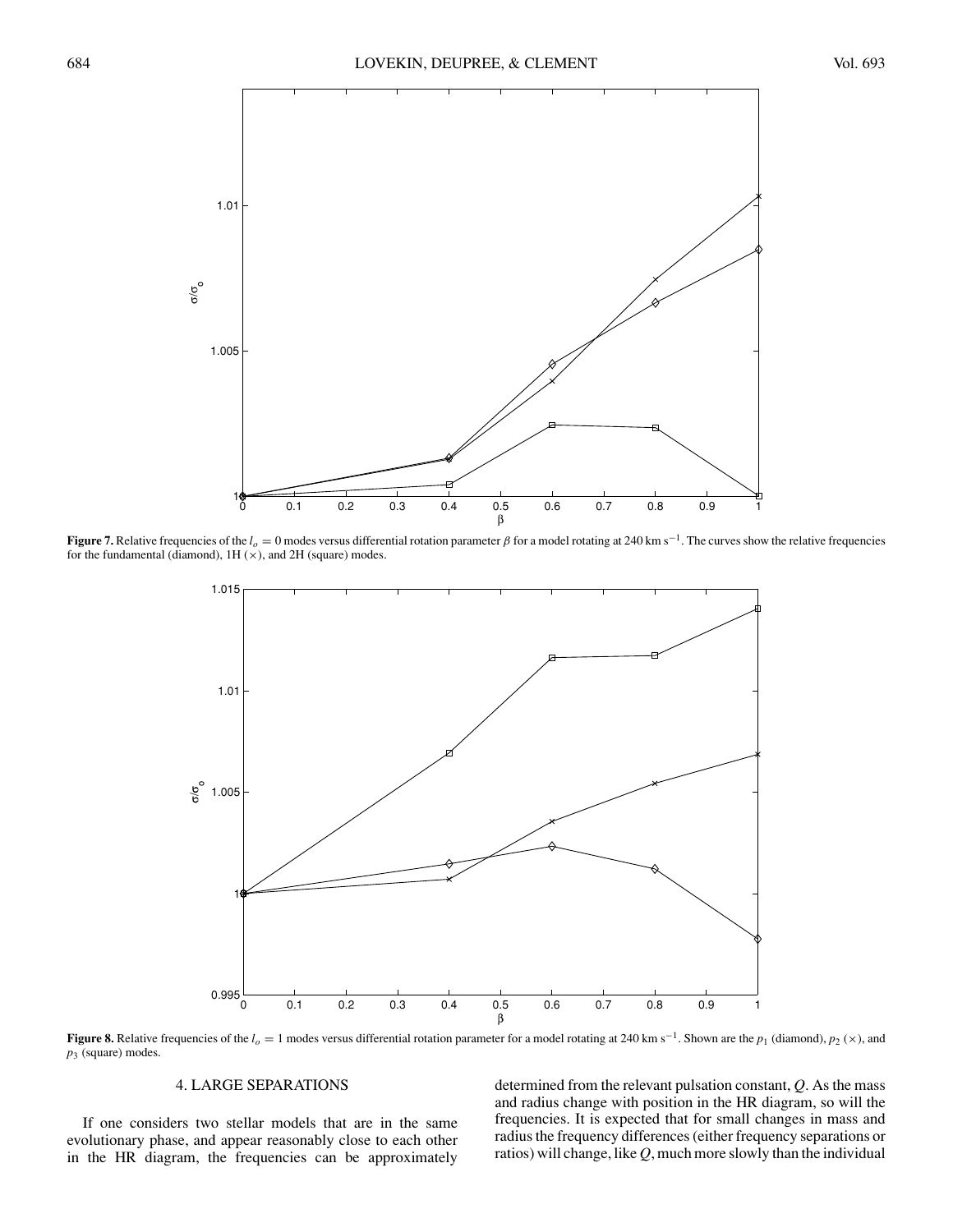<span id="page-8-0"></span>

**Figure 9.** Relative effects of differential rotation for the  $l_0 = 2 p_2$  mode. The frequencies for differentially rotating models as a function of  $\beta$  at 120 km s<sup>-1</sup> and  $240 \text{ km s}^{-1}$ (squares) are superimposed on the uniformly rotating frequencies (diamonds).

frequencies. As a result, the large and small separations are probably more useful than individual frequencies as they are less sensitive to small changes in the models.

#### *4.1. Uniform Rotation*

The large separation, defined as

$$
\Delta v_l = v_{l,n+1} - v_{l,n}, \qquad (13)
$$

can provide information about the outer layers of the stellar envelope. The large separation for the  $l<sub>o</sub> = 0$  mode is shown as a function of the rotation rate in Figure [10.](#page-9-0) We note that the overall trend of the large separation for this mode is to decrease as the rotation rate increases. At other  $l<sub>o</sub>$  the trend is the same and the large separation decreases for every pair of modes considered. The magnitude of the decrease in large separation does increase slightly with increasing  $l<sub>o</sub>$ , as can be seen by comparing Figures [10](#page-9-0) and [11.](#page-9-0) For nonrotating ZAMS models, both the frequencies and the large separations decrease as the mass (hence the radius, luminosity, and effective temperature) increases. The decrease in the large separation occurs not only because the frequencies decrease, but also because the period ratios increase for increasing ZAMS mass. However, for stars observed approximately equator on, rotation decreases the perceived luminosity and effective temperature. This offset between the perceived luminosity and temperature and the large separation may be useful as a rotation discriminant. Of course, stars observed nearly pole on show an increase in perceived luminosity and effective temperature (e.g., Gillich et al. [2008\)](#page-13-0) which is in line with the decreasing large separation as the rotation rate increases. Any discriminant of rotation may only be a matter of degree for low inclination objects.

We noted in Section [3.1](#page-4-0) that the decrease in the frequencies with increasing rotation cannot be explained purely by the

decrease in the mean density (i.e., a constant *Q*). The mean density decreases faster than the pulsation periods increase as the rotation rate increases. Interestingly, the decrease in the large separation for  $l<sub>o</sub> = 0$  in Figure [10](#page-9-0) is almost entirely offset by the mean density so that  $\Delta v (\rho_{\odot}/\rho)^{1/2}$  is nearly constant, as discussed by Ulrich [\(1986\)](#page-13-0) and Reese et al. [\(2008\)](#page-13-0). The mean density does not offset the steeper decline in the large separation for the  $l_o = 2$  modes shown in Figure [11.](#page-9-0)

#### *4.2. Differential Rotation*

The large separations provide information about the region near the surface of the star, while the frequencies provide information on more global properties. As discussed above, the separations are less sensitive to small changes in the mass or radius of the star but, since they probe the surface region, may provide information about changes in this region as a result of rotation. A comparison of Figures [2](#page-2-0) and [3](#page-3-0) shows that the polar radius is significantly more affected by differential rotation than the radius at lower latitudes. This kind of effect may be detectable using the large separations. Indeed, based on the results in the previous section, we expect there to be significant changes in the period differences as we have found that differential rotation can sometimes introduce a significant shift in only one or two of the harmonics.

Although the individual frequencies can show significant relative differences, this does not carry over to the large separations. The large separations for the  $l_0 = 0$  modes of a differentially rotating model with surface equatorial velocity of 120 km s<sup> $-1$ </sup>are shown in Figure [12.](#page-10-0) The large separations shown in this plot show very little change with increasing *β*, much less than the differences shown in Figure [10.](#page-9-0) The same lack of variation is seen for all modes. Given that the large separation probes the surface regions, this might be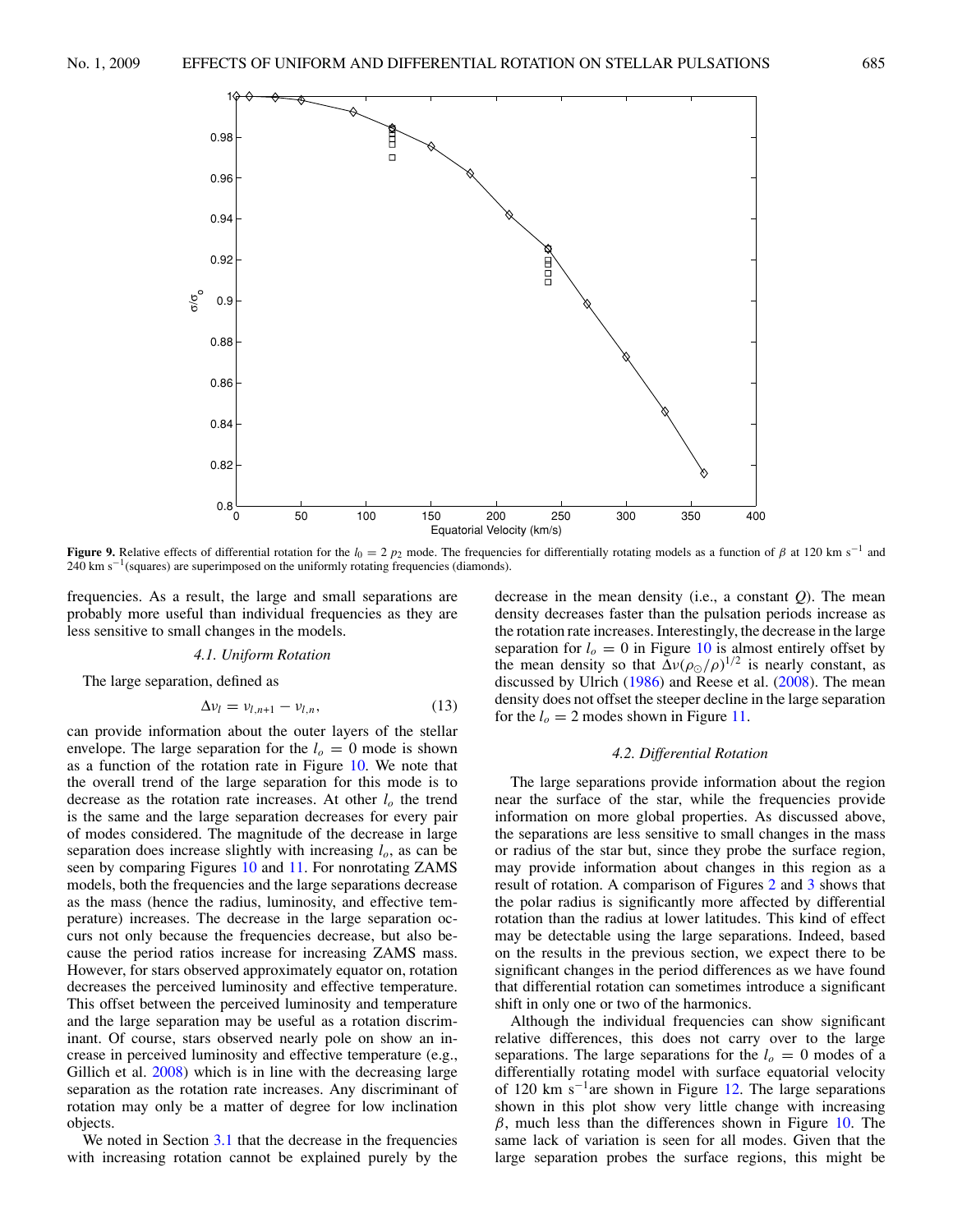<span id="page-9-0"></span>

**Figure 10.** Large separation between the 3H and 2H (square), the 2H and 1H ( $\times$ ), and 1H and F modes (diamonds) for modes with  $l<sub>o</sub> = 0$ .



**Figure 11.** Large separation for the  $l_0 = 2$  modes as a function of rotation velocity. Shown are the separations between the  $p_1$  and *f* modes (diamonds), the  $p_2$  and  $p_1$ modes  $(x)$ , and the  $p_3$  and  $p_2$  modes (squares).

regarded as somewhat surprising because changing the *β* does change the surface configuration, particularly near the rotation axis.

At 240 km s<sup> $-1$ </sup>, the large separations shown in Figure [13](#page-10-0) are again quite constant over the region shown. Most separations either remain constant or show a slight increase, at least to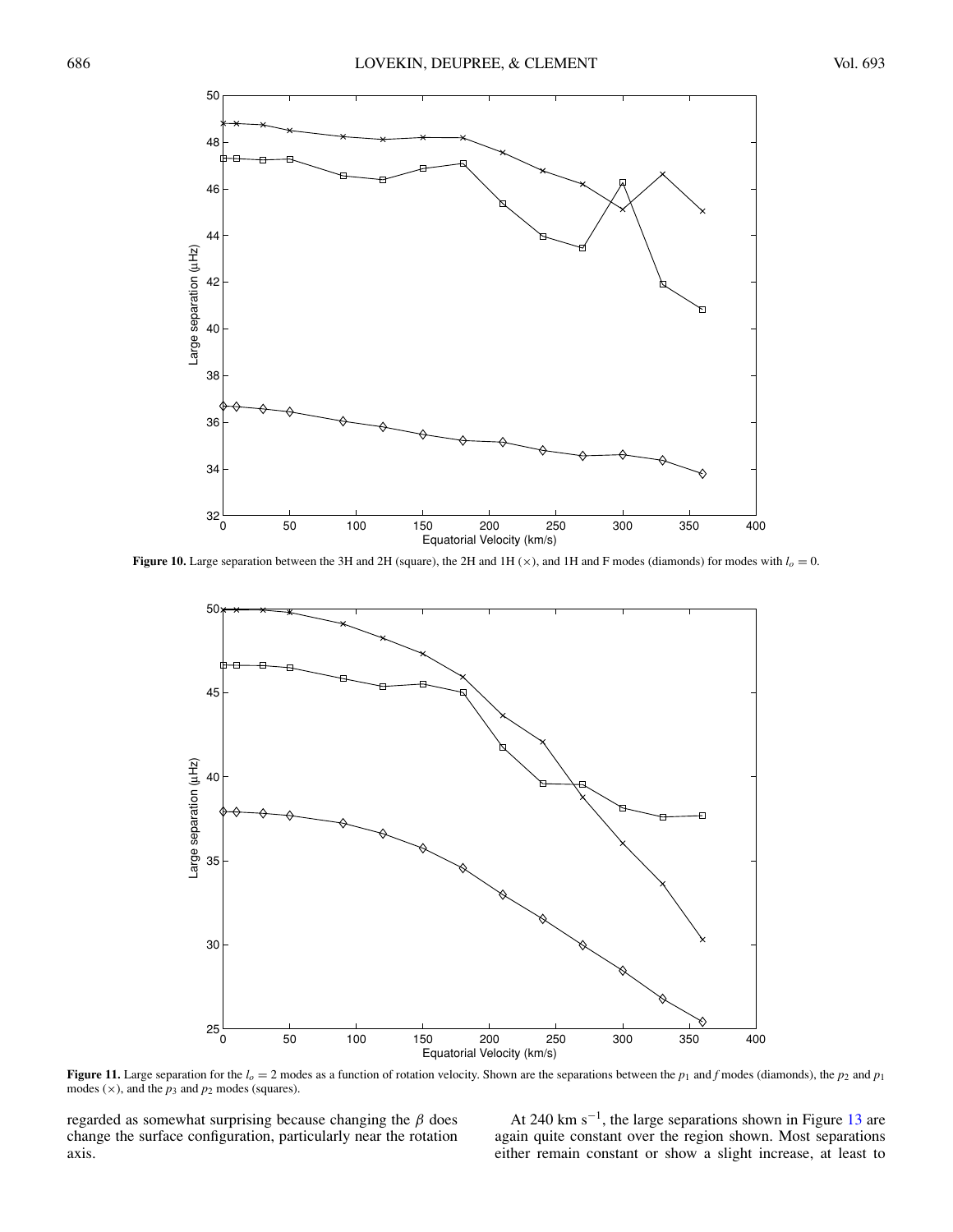<span id="page-10-0"></span>

**Figure 12.** The large separation for the *lo* <sup>=</sup> 0 modes of a differentially rotating model with a surface equatorial velocity of 120 km s−<sup>1</sup> plotted as a function of differential rotation parameter *β*. Symbols are the same as Figure [10.](#page-9-0)



**Figure 13.** The large separation of the  $l_o = 0$  modes for a differentially rotating model with a surface equatorial velocity of 240 km s<sup>−1</sup>. Symbols are the same as in Figure [10.](#page-9-0)

 $\beta = 0.6$ , at which point some of the higher-order separations decrease slightly. Again, this is different from the trend seen

in the uniformly rotating models. Particularly at high *β*, the separations moving in different directions may allow constraints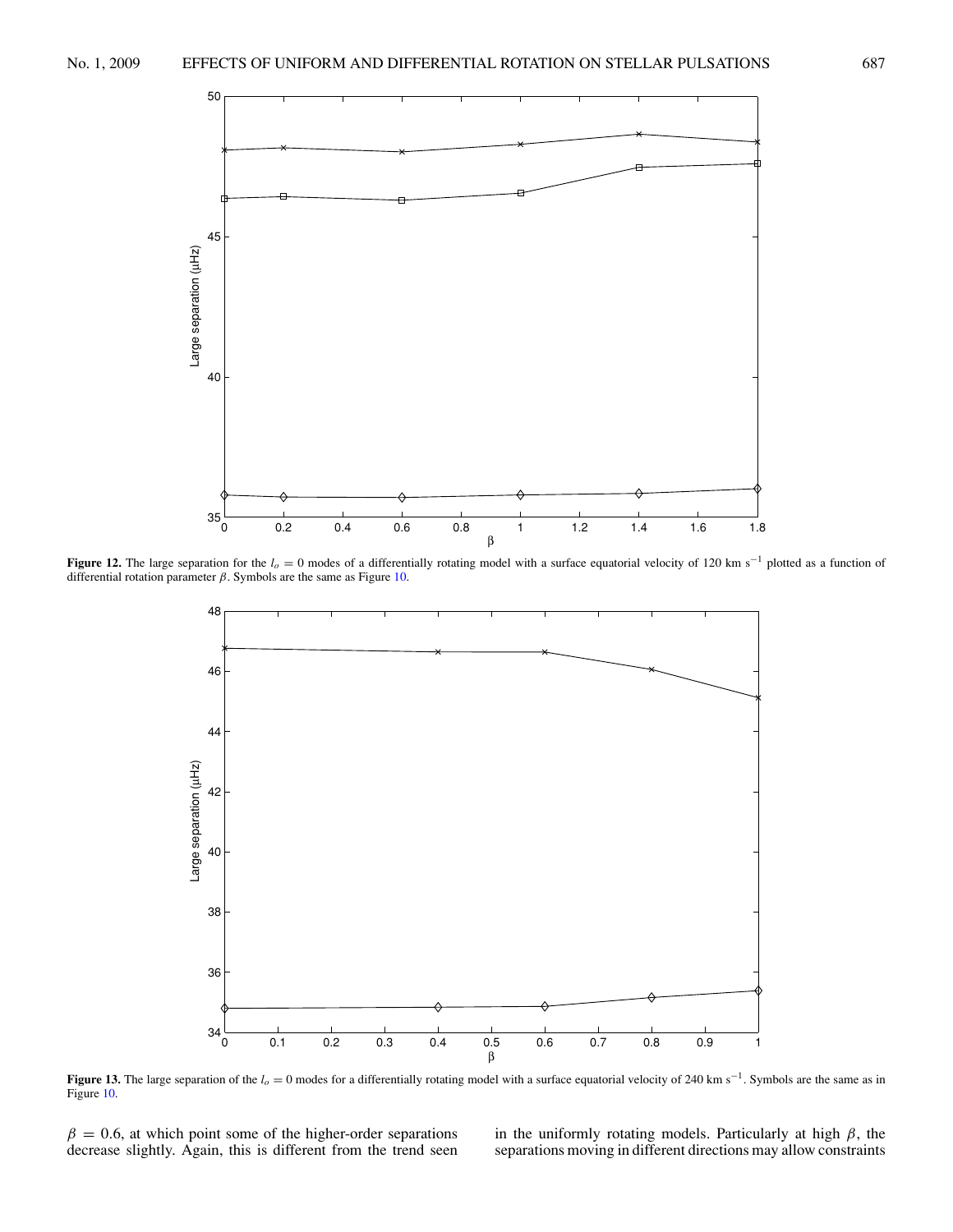<span id="page-11-0"></span>

**Figure 14.** Small separation for the  $l_0 = 0$  and 2 modes as a function of surface equatorial velocity. Shown are the separations between the  $l_0 = 0$ , 3H  $- l_0 = 2$ , *p*<sub>2</sub> modes (squares), *l<sub>o</sub>* = 0, 2H − *l<sub>o</sub>* = 2, *p*<sub>1</sub> modes (×), and *l<sub>o</sub>* = 0, 1H − *l<sub>o</sub>* = 2, *f* modes (diamonds).



**Figure 15.** Small separations for the even modes for a differentially rotating model with a surface equatorial velocity of 120 km s−<sup>1</sup> plotted as a function of differential rotation parameter  $β$ . Symbols are defined as in Figure 14.

to be placed on observed stars. The differences begin to become noticeable at  $\beta \approx 0.6$  for most of the high-order modes considered. However, for most modes the large separation never differs by more than a few  $\mu$ Hz. As for the frequencies, it seems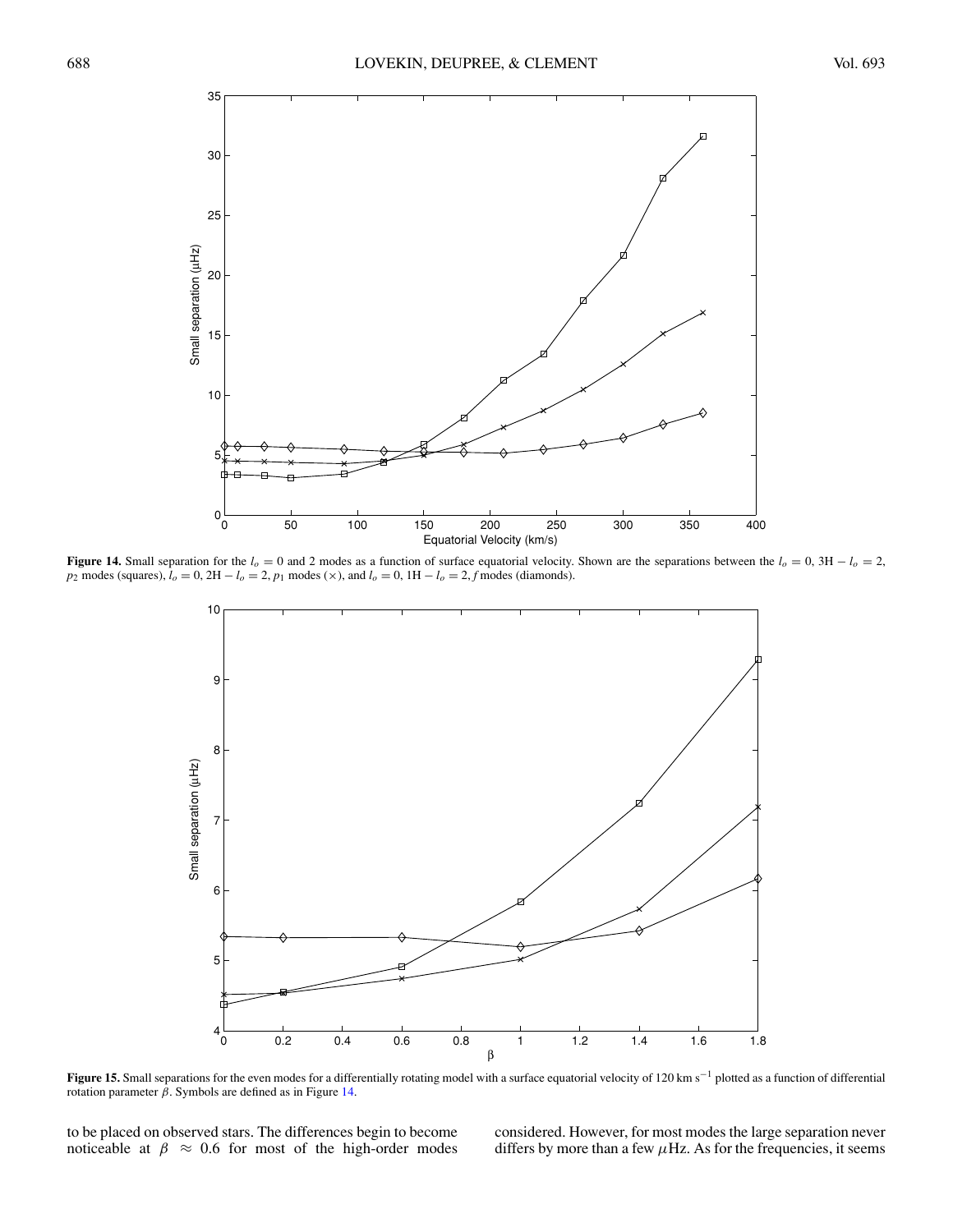<span id="page-12-0"></span>

**Figure 16.** Small separations for the even modes of a differentially rotating model with a surface equatorial velocity of 240 km s−1. Symbols are defined as in Figure [14.](#page-11-0)

that the large separations are unlikely to produce any very refined constraints on the internal rotation rate, at least for this particular rotation law.

#### 5. SMALL SEPARATION

Asymptotic theory (Tassoul [1980\)](#page-13-0), which predicts that the large separation should be approximately constant as *n* gets large, also predicts near degeneracy between modes with the same value of  $n + l/2$ :

$$
\nu_{l,n} \simeq \nu_{l+2,n-1}.\tag{14}
$$

The deviations from this degeneracy are defined as the small separation,

$$
d_{l,n} = v_{l,n} - v_{l+2,n-1} \simeq -(4l+6)\frac{\Delta v}{4\pi^2 v_{l,n}} \int_0^R \frac{dc}{dr} \frac{dr}{r}, \quad (15)
$$

where  $c$  is the sound speed. The sound speed changes in the core are sufficiently large that the  $(1/r)$  variation dominates the integral on the right-hand side of Equation  $(15)$ , and hence the small separation is dominated by the structure in the core.

### *5.1. Uniform Rotation*

At slow uniform rotation, the size and shape of the convective core are nearly unaltered by the rotation, and one would expect the effects on the small separation to be minimal. Figure [14](#page-11-0) shows this to be true, but also shows that the small separation for higher *n* increases markedly with the rotation rate once the rotation exceeds approximately 150 km s−1. There are slight changes to both the shape and relative size of the convective core with rotation, although the absolute mass and radius of the core change only slightly. It is not obvious why the small

separation increases so markedly. This effect has also been noted by Lignières et al.  $(2006)$  $(2006)$ 

Small separations are frequently used as probes of the core structure of stars, and can be used to constrain overshooting and core composition (Soriano & Vauclair [2008\)](#page-13-0). Their results indicate that convective core overshooting causes a slight decrease in the small separations, with the effect becoming more pronounced as the star evolves. This slight trend is opposite to that produced by at least moderate rotation, which appreciably increases the small separation. Clearly this is a situation in which caution must be exercised when using observed modes to constrain conditions deep in the stellar interior.

## *5.2. Differential Rotation*

For differentially rotating models, the overall trend is the same, with small separations increasing with increasing differential rotation. However, Figures [15](#page-11-0) and 16 show that the variation in small separation is much less than for uniformly rotating models. The trends are consistent with the relationship between the effects of  $\beta$  and those of increasing the uniform rotation rate, as shown in Figure [9.](#page-8-0) The effects of increasing *β* on the convective core mimic to some extent those of increasing the uniform rotation rate, although high values of *β* do make the convective core more oblate. The different effects of *β* on the large and small separations is understandable in that increasing *β* increases the rotation and its effects near the rotation axis, and this certainly includes the convective core. However, this trend of increasing *β* producing similar trends to increasing uniform rotation rate does not give us confidence that we have a useful tool for diagnosing a rotation law of the kind we have considered through the small separation.